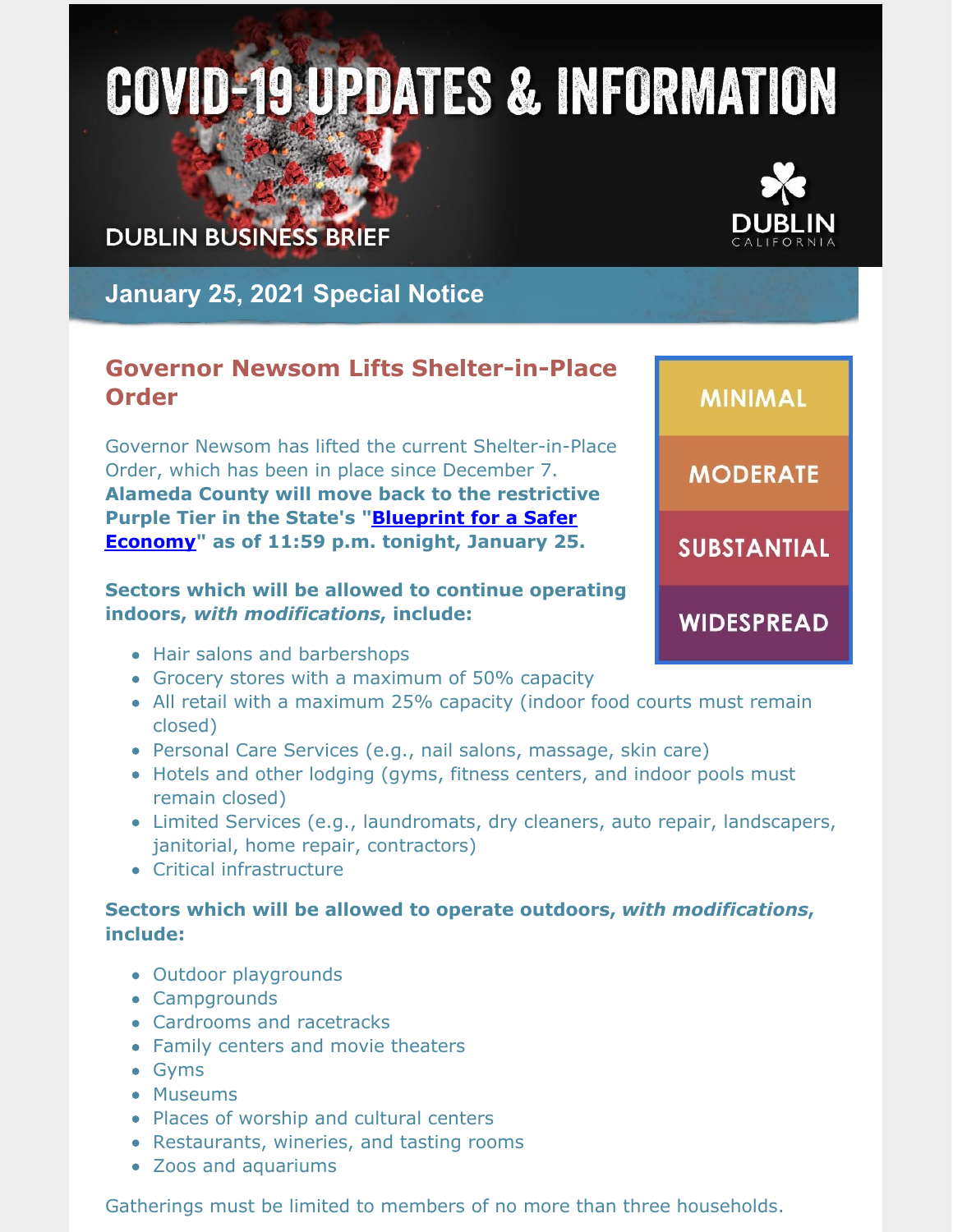Gatherings must be outside, socially distanced, and all attendees must wear face coverings.

#### **Sectors which must remain closed:**

- Bars, breweries, and distilleries where no food is served.
- Amusement parks

Additionally, the State's "Limited Stay at Home Order" which limited non-essential activities between 10:00 p.m. and 5:00 a.m. expired with the lifting of the Regional Stay at Home Order.

## **Alameda County Health Order Update**

In response to this news, Alameda County has issued a new Health Order that also goes into effect at 11:59 pm tonight. The Alameda County Health Officer Order (issued January 25, 2021) streamlines the local orders and guidance to align more closely with the State in an effort to reduce confusion for businesses and residents as we move through the Blueprint tiers. The Order requires businesses and residents to comply with the State's:

- [Blueprint](https://covid19.ca.gov/safer-economy/) for a Safer Economy
- Guidance for the Use of Face [Coverings](https://www.cdph.ca.gov/Programs/CID/DCDC/Pages/COVID-19/guidance-for-face-coverings.aspx)
- Guidance for [Gatherings](https://www.cdph.ca.gov/Programs/CID/DCDC/Pages/COVID-19/Guidance-for-the-Prevention-of-COVID-19-Transmission-for-Gatherings-November-2020.aspx)
- Industry [Guidance](https://covid19.ca.gov/industry-guidance/)

There are no additional local restrictions at this time. This Order:

- supersedes the previous Shelter in Place Order (20-21 and 20-21a),
- rescinds Appendix C (approved businesses and activities) included in previous orders,
- rescinds Appendix B (construction activities) as included in previous orders, and
- rescinds Health Officer Order 20-13 (Face Covering Order).

Starting January 26, 2021, in Alameda County:

- Residents may engage in personal and business activities as permitted or restricted in the [Purple](https://covid19.ca.gov/safer-economy/) Tier.
- Businesses must comply with the State's Industry Guidance, which requires a work-site specific protection plan and CalOSHA's COVID-19 Emergency Temporary Standards.
- Face coverings are still required consistent with State requirements, everyone two years or older must wear a face covering when outside their home. For specific exemptions, please see the State's guidance for face coverings.

For full details, visit the ACPHD [website](https://covid-19.acgov.org/sip.page?).

## **We Are Here for You**

*Please note: Our COVID-19 Business Impacts [webpage](https://www.dublin.ca.gov/2177/COVID-19-Business-Impacts) is currently being updated for information and resources for the business community.*